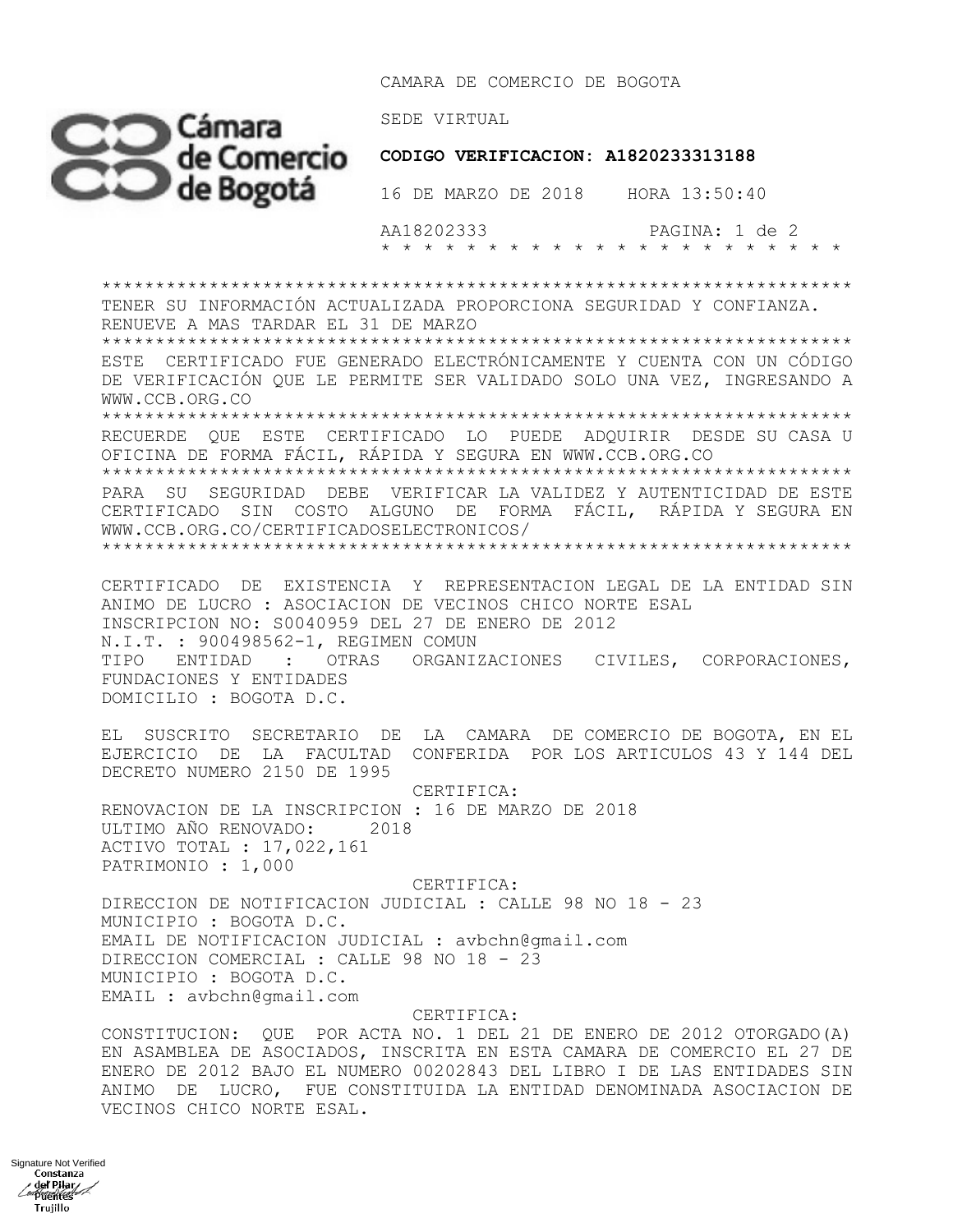CERTIFICA:

ENTIDAD QUE EJERCE LA FUNCION DE INSPECCION, VIGILANCIA Y CONTROL: ALCALDIA MAYOR DE BOGOTA

CERTIFICA:

REFORMAS:

NUMERO FECHA ORIGEN FECHA NO.INSC.

004 2012/10/23 ASAMBLEA GENERAL 2012/10/29 00216469

CERTIFICA:

VIGENCIA: QUE EL TERMINO DE DURACION DE LA SOCIEDAD ES INDEFINIDO CERTIFICA:

OBJETO SOCIAL: DESARROLLAR ACTIVIDADES RELACIONADAS CON LA MEJORA DE LAS CONDICIONES DE VIDA DE LA COMUNIDAD DEL BARRIO CHICO NORTE. ESTAS CONDICIONES DE VIDA ABARCAN PERO NO ESTÁN LIMITADAS A: SEGURIDAD, CONVIVENCIA, MOVILIDAD, DESARROLLO SOCIAL, DESARROLLO Y USO ADECUADO DE LOS PARQUES, DESARROLLO CULTURAL, INTEGRACIÓN E INCLUSIÓN SOCIAL, ADMINISTRACIÓN, MANTENIMIENTO Y APROVECHAMIENTO ECONÓMICO DEL ESPACIO PÚBLICO EN BENEFICIO TANTO DE RESIDENTES, PERSONAS QUE LABORAN EN LA ZONA Y VISITANTES, PARA LO CUAL PODRÁ: 1. PROMOVER, PATROCINAR Y REALIZAR ACTIVIDADES Y PROGRAMAS CULTURALES, RECREATIVOS, DE INTEGRACIÓN, O CUALQUIER OTRA ACTIVIDAD O PROGRAMA QUE PROPENDA POR EL MEJORAMIENTO DE LA COMUNIDAD. 2. ESTABLECER MECANISMOS DE COMUNICACIÓN, PARTICIPACIÓN Y COOPERACIÓN ENTRE LOS ASOCIADOS Y CON ENTIDADES LOCALES, NACIONALES E INTERNACIONALES QUE ENRIQUEZCAN EL TRABAJO DE LA ASOCIACIÓN. 3. PROPICIAR Y REALIZAR CONVENIOS CON ENTIDADES LOCALES, NACIONALES E INTERNACIONALES CON FINES Y OBJETIVOS COMUNES A ASOCIACIÓN.

CERTIFICA:

ACTIVIDAD PRINCIPAL: 9499 (ACTIVIDADES DE OTRAS ASOCIACIONES N.C.P.) CERTIFICA:

PATRIMONIO: 1,000.00

CERTIFICA:

\*\* ORGANO DIRECTIVO \*\* NOMBRE IDENTIFICACION MIEMBRO JUNTA DIRECTIVA HERNANDEZ VILLAMIL HECTOR FABIO C.C. 000000079361245 MIEMBRO JUNTA DIRECTIVA BERNAL VELASQUEZ MARIA CATALINA  $C.C. 000000052112421$ MIEMBRO JUNTA DIRECTIVA OTALORA CASTAÑEDA LILIAM C.C. 000000041610396

MIEMBRO JUNTA DIRECTIVA BERNAL VELASQUEZ MARIA CATALINA C.C. 000000052112421

CERTIFICA:

REPRESENTACION LEGAL: LA ASOCIACIÓN TENDRÁ UN PRESIDENTE DE LIBRE NOMBRAMIENTO Y, REMOCIÓN DE, LA JUNTA. GENERAL DE ASOCIADOS, EL CUAL TENDRÁ UN SUPLENTE, QUE LO REEMPLAZARÁ EN SUS FALTAS ABSOLUTAS, TEMPORALES O ACCIDENTALES Y CUYA DESIGNACIÓN Y REMOCIÓN CORRESPONDERÁ TAMBIÉN A LA JUNTA.

CERTIFICA:

REPRESENTACION LEGAL

PRINCIPAL(ES) : HERNANDEZ VILLAMIL HECTOR FABIO C.C.000000079361245 SUPLENTE(S) : BERNAL VELASQUEZ MARIA CATALINA C.C.000000052112421

CERTIFICA:

FACULTADES DEL REPRESENTANTE LEGAL: EL PRESIDENTE ES EL REPRESENTANTE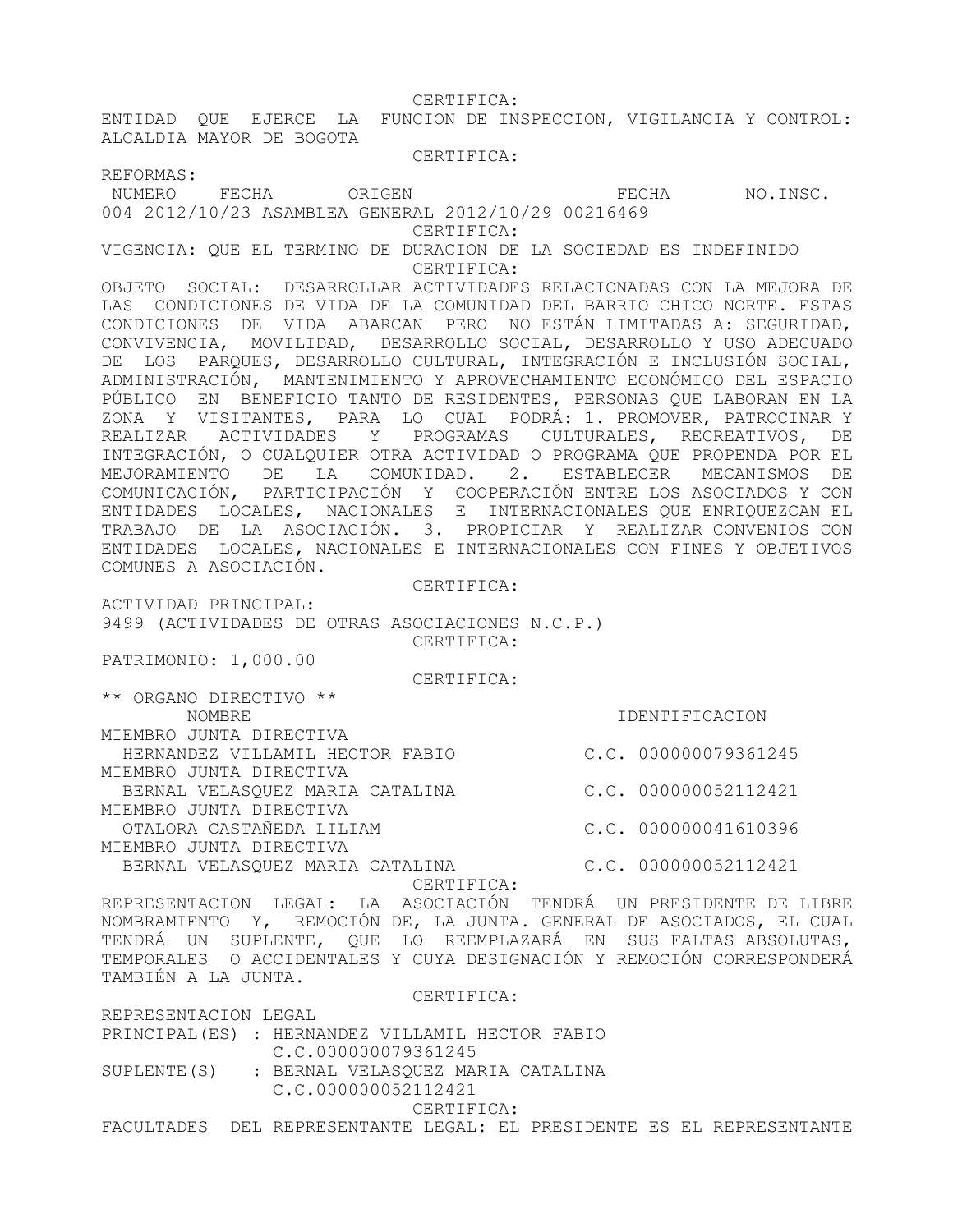## SEDE VIRTUAL

CAMARA DE COMERCIO DE BOGOTA

**CODIGO VERIFICACION: A1820233313188** 

 16 DE MARZO DE 2018 HORA 13:50:40 AA18202333 PAGINA: 2 de 2 \* \* \* \* \* \* \* \* \* \* \* \* \* \* \* \* \* \* \* \* \* \*

LEGAL DE LA ASOCIACIÓN, CON FACULTADES, POR LO TANTO PARA EJECUTAR TODOS LOS ACTOS Y CONTRATOS ACORDES CON LA NATURALEZA DE SU ENCARGO Y QUE SE RELACIONEN DIRECTAMENTE CON EL GIRO ORDINARIO DE LOS NEGOCIOS SOCIALES. EN ESPECIAL, EL PRESIDENTE TENDRÁ LAS SIGUIENTES FUNCIONES: A) ACTUAR COMO REPRESENTANTE LEGAL DE LA ASOCIACIÓN; B) EJECUTAR LAS DECISIONES DE LA JUNTA GENERAL DE ASOCIADOS Y CUMPLIR LAS ORDENES EMANADAS DE LA MISMA; C) PRESENTAR PARA EL ESTUDIO Y CONSIDERACIÓN DE LA JUNTA GENERAL DE ASOCIADOS, LOS PLANES Y PROGRAMAS QUE DEBA DESARROLLAR LA ASOCIACIÓN; D) ELABORAR EL PRESUPUESTO ANUAL DE INGRESOS Y GASTOS DE LA ASOCIACIÓN Y PRESENTARLO A CONSIDERACIÓN DE LA JUNTA; E) INFORMAR PERIÓDICAMENTE A LA JUNTA GENERAL DE ASOCIADOS SOBRE LA SITUACIÓN DE LA ENTIDAD Y EL CUMPLIMIENTO DE LOS FINES PROPIOS DE LA MISMA; F) VELAR POR LA ADECUADA UTILIZACIÓN DE LOS BIENES Y RENTAS DE LA ASOCIACIÓN, G) ADMINISTRAR EL PERSONAL AL SERVICIO DE LA ASOCIACIÓN, PARA CUYO EFECTO CELEBRARA LOS CONTRATOS Y EFECTUARA LAS OPERACIONES A QUE HUBIERE LUGAR, H) CONSTITUIR MANDATARIOS PARA QUE REPRESENTEN A LA ASOCIACIÓN EN ASUNTOS JUDICIALES Y EXTRAJUDICIALES, I) CELEBRAR LOS CONTRATOS Y EJECUTAR LOS ACTOS RELACIONADOS CON LOS OBJETIVOS DE LA ASOCIACIÓN, CON ORGANISMOS NACIONALES Y EXTRANJEROS, PÚBLICOS O PRIVADOS, CON PERSONAS NATURALES O JURÍDICAS HASTA UN MONTO DE TRESCIENTOS SALARIOS MÍNIMOS MENSUALES, SIN AUTORIZACIÓN DE LA JUNTA Y POR SUMAS MAYORES CUANDO ELLA LA AUTORICE, J) CREAR LOS CARGOS NECESARIOS PARA EL NORMAL FUNCIONAMIENTO DE LA ASOCIACIÓN Y ESTABLECER SU REMUNERACIÓN.

CERTIFICA:

QUE EN ESTA CAMARA DE COMERCIO NO APARECEN INSCRIPCIONES POSTERIORES DE DOCUMENTOS REFERENTES A REFORMA, DISOLUCION LIQUIDACION O NOMBRAMIENTOS DE REPRESENTANTES LEGALES DE LA MENCIONADA ENTIDAD.

CERTIFICA:

EL REGISTRO ANTE LAS CAMARAS DE COMERCIO NO CONSTITUYE APROBACION DE ESTATUTOS. (DECRETO 2150 DE 1995 Y DECRETO 427 DE 1996).

LA PERSONA JURIDICA DE QUE TRATA ESTE CERTIFICADO SE ENCUENTRA SUJETA A LA INSPECCION, VIGILANCIA Y CONTROL DE LAS AUTORIDADES QUE EJERCEN ESTA FUNCION, POR LO TANTO DEBERA PRESENTAR ANTE LA AUTORIDAD CORRESPONDIENTE, EL CERTIFICADO DE REGISTRO RESPECTIVO, EXPEDIDO POR LA CAMARA DE COMERCIO, DENTRO DE LOS 10 DIAS HABILES SIGUIENTES A LA FECHA DE INSCRIPCION, MAS EL TERMINO DE LA DISTANCIA CUANDO EL DOMICILIO DE LA PERSONA JURIDICA SIN ANIMO DE LUCRO QUE SE REGISTRA ES DIFERENTE AL DE LA CAMARA DE COMERCIO QUE LE CORRESPONDE. EN EL CASO DE REFORMAS ESTATUTARIAS ADEMAS SE ALLEGARA COPIA DE LOS ESTATUTOS.

TODA AUTORIZACION, PERMISO, LICENCIA O RECONOCIMIENTO DE CARACTER OFICIAL, SE TRAMITARA CON POSTERIORIDAD A LA INSCRIPCION DE LAS PERSONAS JURIDICAS SIN ANIMO DE LUCRO EN LA RESPECTIVA CAMARA DE